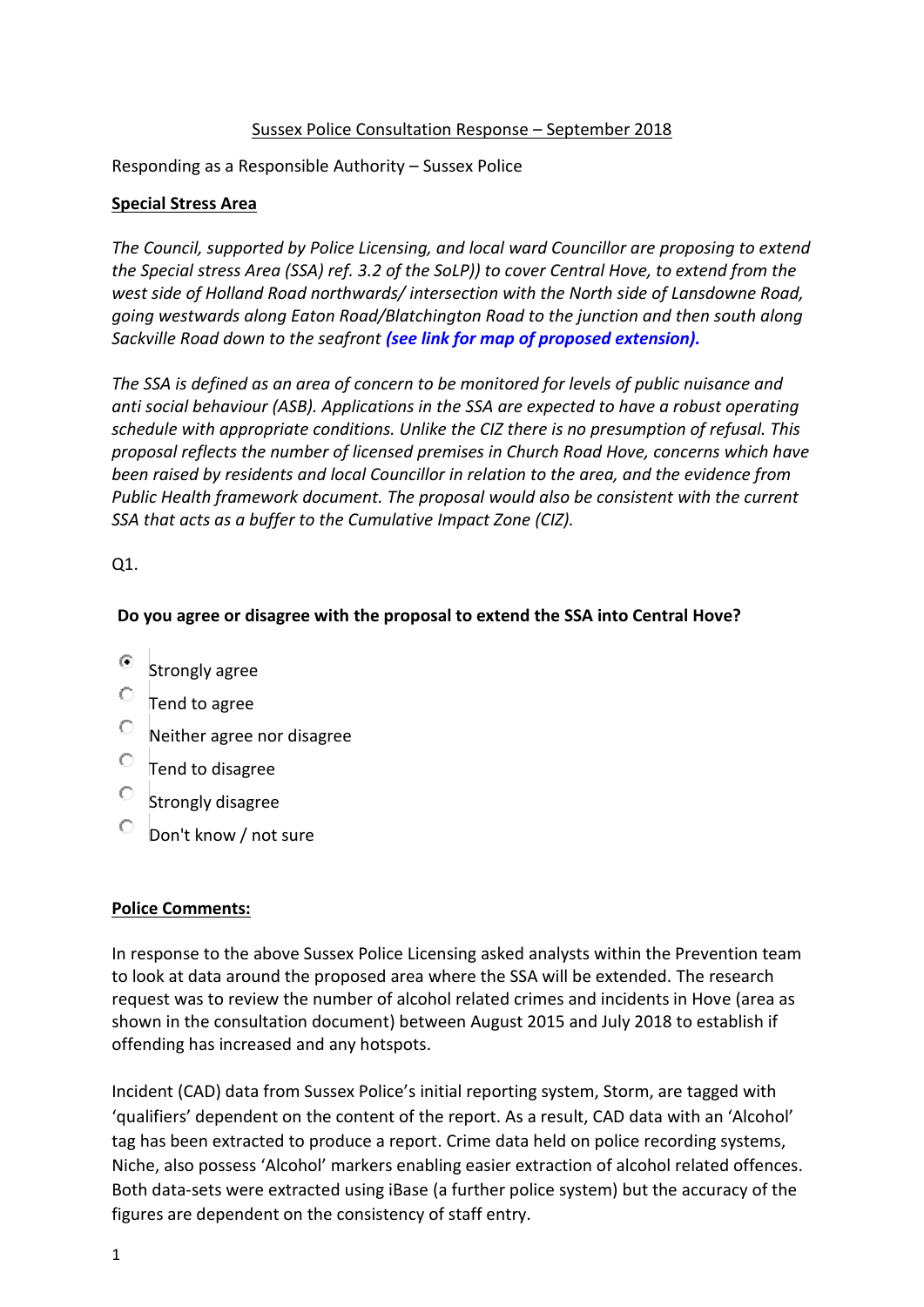# **Initial incident reporting (CAD data)**

The number of reported alcohol-related incidents reduced in the previous 12 months to 146 from 210 reported between August 2016 and July 2017. The graph below shows that over the previous eighteen months, **there has been 12-18 incidents consistently reported each month that are given an alcohol marker by the call-handler**. It is likely that the cold weather in the winter months of January and February caused a dip in reporting.

| Reported              | Alcohol- |
|-----------------------|----------|
| related Incidents per |          |
| year period           |          |
| Aug 15 - July 16      | 199      |
| Aug 16 - July 17      | 210      |
| Aug 17 - July 18      | 146      |



# **Recorded Crimes (Niche)**

Recorded crimes with an alcohol-influenced marker have decreased over the previous 12 month period similarly to reported incidents. Between August 2017 to July 2018 there were 51 (216 from 267) fewer offences recorded which were recorded as linked to alcohol.

Although the graph below presents that offending has remained fairly consistent between 15 -25 offences per month but a few anomalies such as a spikes in June-July 2016 and May 2017 and dips in September 2017 and February 2018 have influenced the yearly totals.

| Recorded                | Alcohol- |
|-------------------------|----------|
| related Crimes per year |          |
| period                  |          |
| Aug 15 - July 16        | 254      |
| Aug 16 - July 17        | 267      |
| Aug 17 - July 18        | 216      |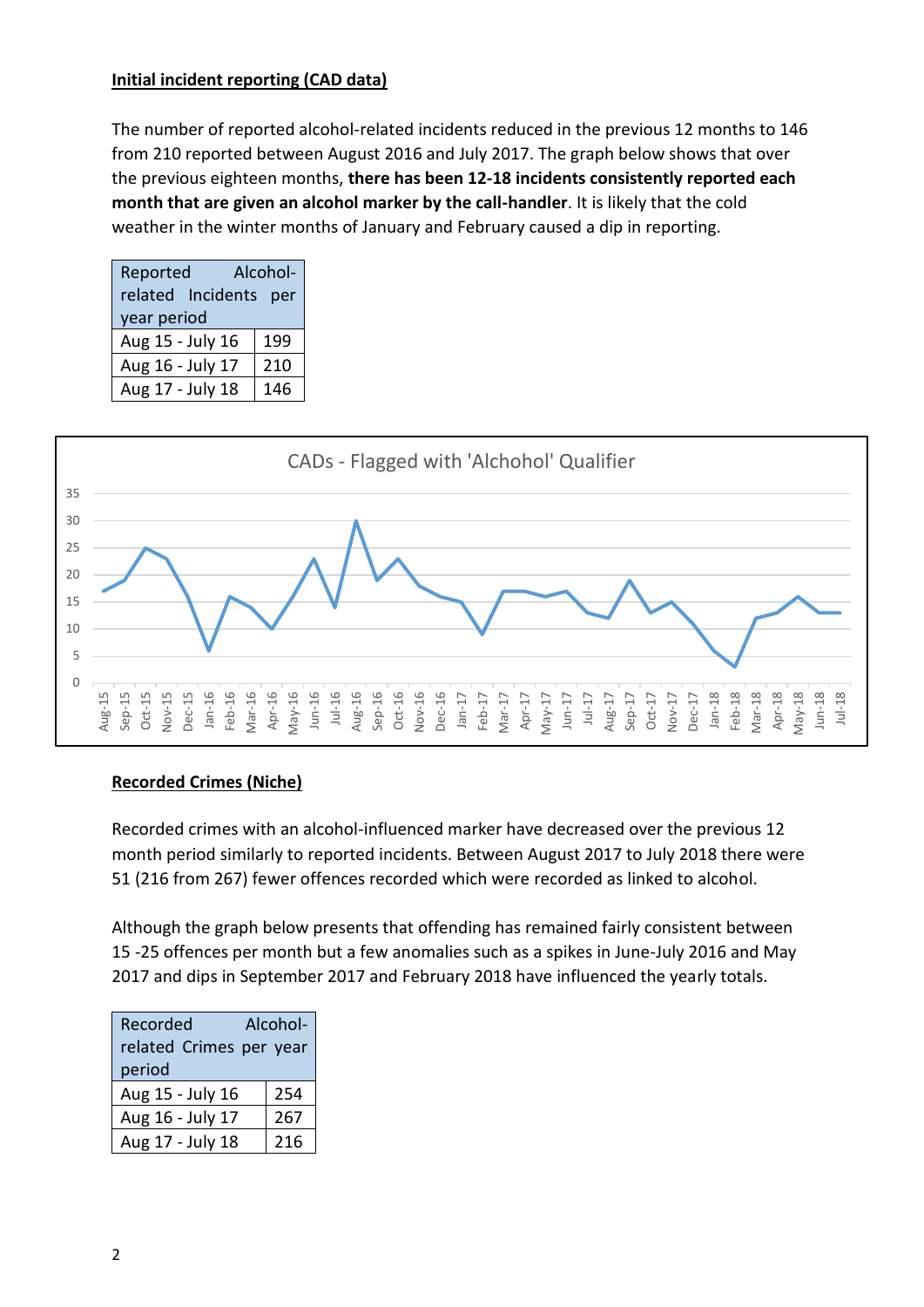

#### **Alcohol related crime hotspots**

The map below shows the hotspot for crimes involving alcohol over the three-year period considered. The predominant hotspots are near the public houses at the south of George Street and near the hostels at the south end of Seafield Road. For an individual road, Church Road has suffered the greatest level of offending, which is depicted by secondary hotspots stretching along the road.



Although incidents have slightly reduced over the last 3 years, looking at the hotspot map it shows that alcohol tagged incidents happen in key areas of Hove including George Street, Blatchington Road, sections of Church Road and the Southern End of Seafield Road/Osborne Villas.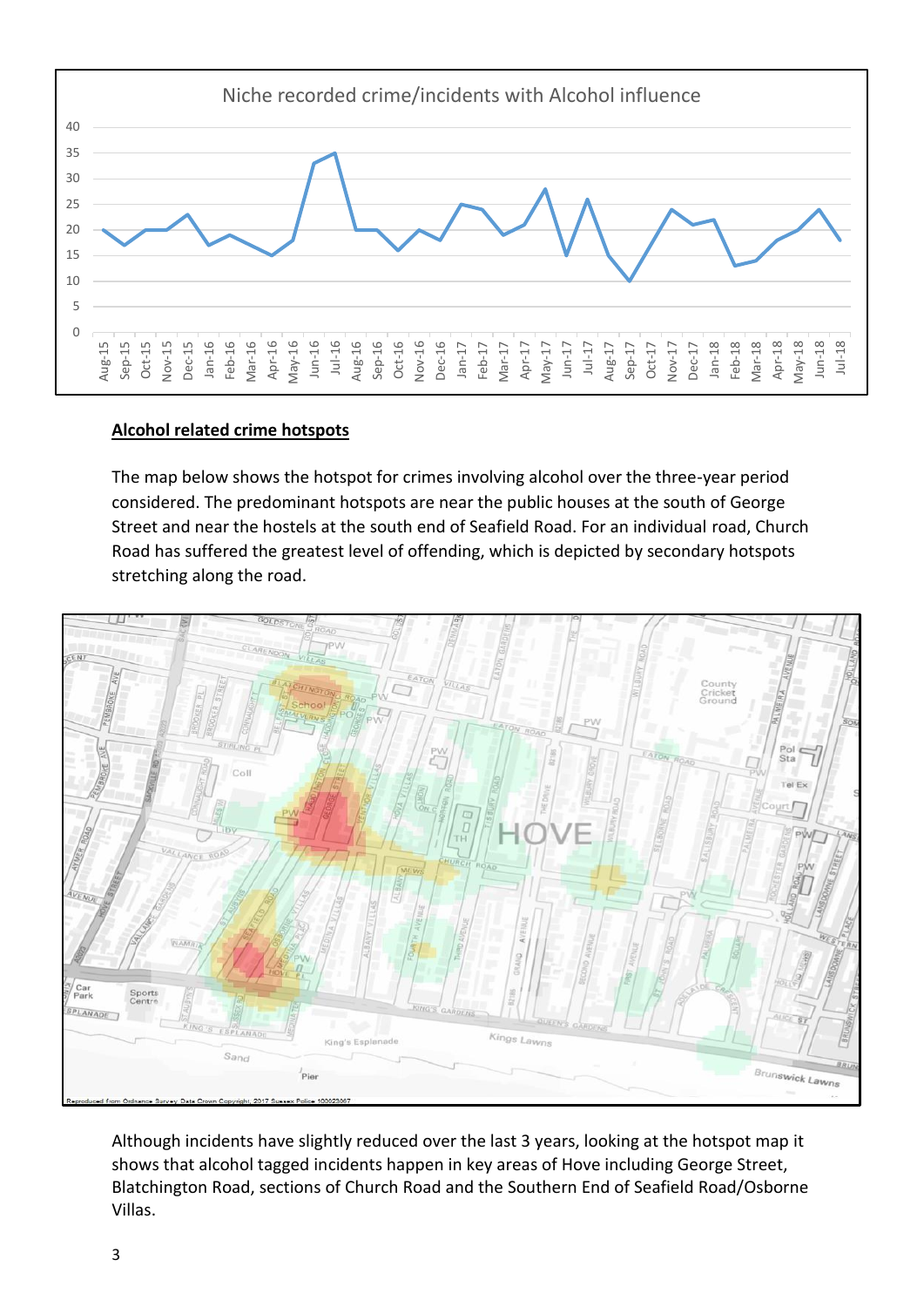When plotting existing licensed premises in the proposed area for the SSA to be extended to it is very clear that the hotspots for crime are focused in the areas where there are clusters of licensed premises.



This suggests a clear link between the availability of alcohol and the associated crime.

When looking at the Public Health Framework (published October 2017), Central Hove Ward, where the majority of the extended area lies, is ranked 5<sup>th</sup> for Police recorded alcohol related incidents and 5<sup>th</sup> for Alcohol suspected ambulance call outs. It is also 3<sup>rd</sup> for Alcohol specific hospital admissions in 2016-17 and 4<sup>th</sup> for A&E attendances with a record of alcohol. The other areas in the top 5 are as follows:

It is worth noting that the Royal Sussex County Hospital lies in the East Brighton Ward.

| Ward                     | <b>Rank</b> | CIZ/SSA?     |
|--------------------------|-------------|--------------|
| St Peter's & North Laine |             | CIZ & SSA    |
| Regency                  |             | <b>CIZ</b>   |
| Queen's Park             | 3           | CIZ & SSA    |
| East Brighton            |             | No           |
| <b>Central Hove</b>      | 5           | Proposed SSA |

Police recorded alcohol related incidents: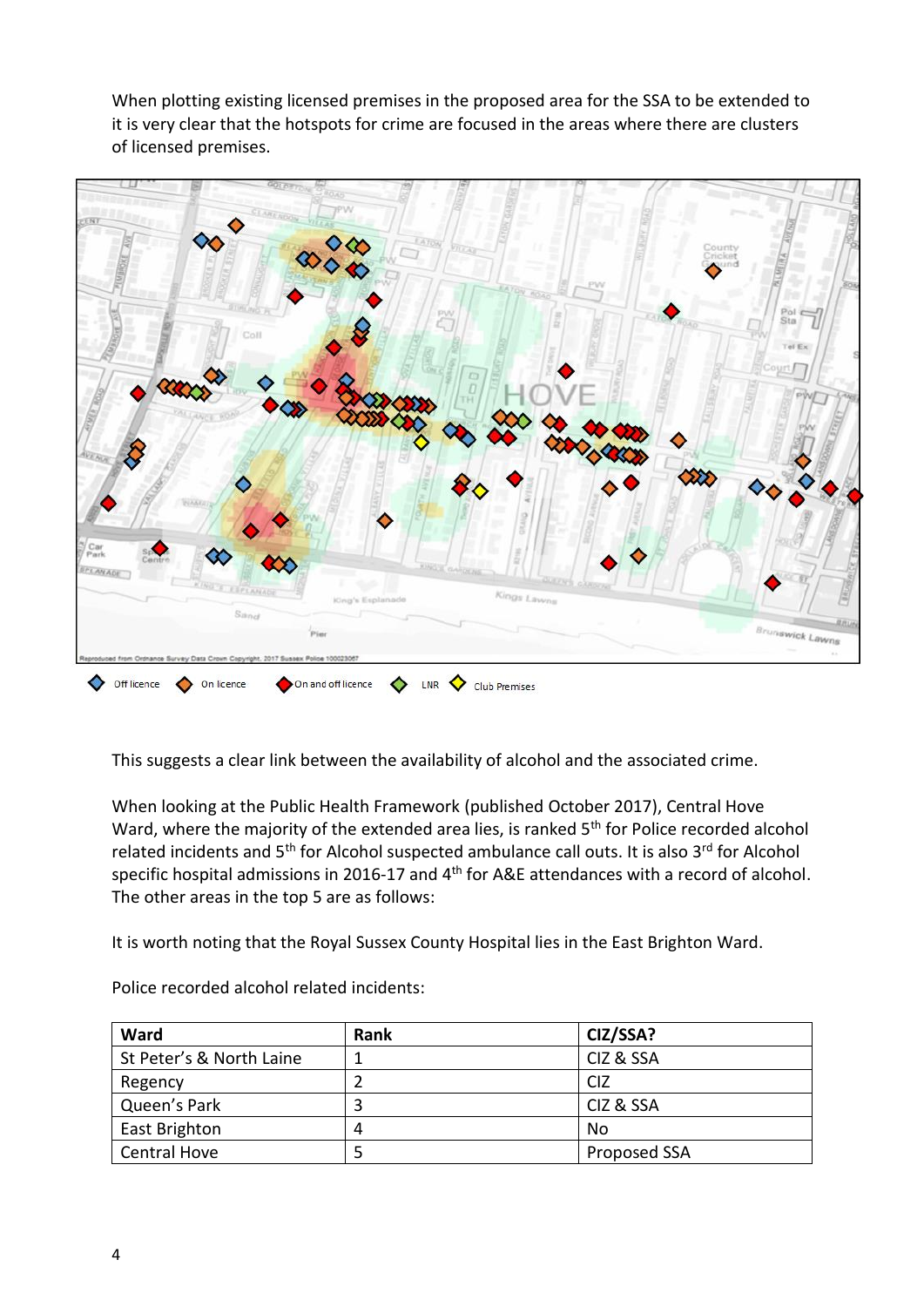Alcohol suspected ambulance call outs:

| Ward                     | <b>Rank</b> | CIZ/SSA?     |
|--------------------------|-------------|--------------|
| Regency                  |             | <b>CIZ</b>   |
| St Peter's & North Laine |             | CIZ & SSA    |
| Queen's Park             | 3           | CIZ & SSA    |
| East Brighton            | 4           | No           |
| <b>Central Hove</b>      |             | Proposed SSA |

Alcohol specific hospital admissions:

| Ward                | <b>Rank</b> | CIZ/SSA?     |
|---------------------|-------------|--------------|
| Regency             |             | <b>CIZ</b>   |
| East Brighton       |             | No           |
| <b>Central Hove</b> | 3           | Proposed SSA |
| Westbourne          | 4           | No           |
| Rottingdean Coastal | 5           | No           |

A&E attendances with a record of alcohol:

| Ward                     | <b>Rank</b> | CIZ/SSA?     |
|--------------------------|-------------|--------------|
| Queen's Park             |             | CIZ & SSA    |
| Moulsecoomb & Bevendean  |             | No           |
| St Peter's & North Laine | 3           | CIZ & SSA    |
| <b>Central Hove</b>      | 4           | Proposed SSA |
| East Brighton            | 5           | No           |

Data taken from:

**[https://www.brighton-hove.gov.uk/sites/brighton](https://www.brighton-hove.gov.uk/sites/brighton-hove.gov.uk/files/docforms/Public%20Health%20Framework%20for%20assessing%20Alcohol%20Licensing%20Annual%20Report%202017_0.pdf)[hove.gov.uk/files/docforms/Public%20Health%20Framework%20for%20assessing%20Alco](https://www.brighton-hove.gov.uk/sites/brighton-hove.gov.uk/files/docforms/Public%20Health%20Framework%20for%20assessing%20Alcohol%20Licensing%20Annual%20Report%202017_0.pdf) [hol%20Licensing%20Annual%20Report%202017\\_0.pdf](https://www.brighton-hove.gov.uk/sites/brighton-hove.gov.uk/files/docforms/Public%20Health%20Framework%20for%20assessing%20Alcohol%20Licensing%20Annual%20Report%202017_0.pdf)**

Central Hove ward consistently sits amongst other wards already covered by the special policy in the BHCC Statement of Licensing Policy suggesting that an extension to cover it and the specific problems relating to alcohol, including crime and disorder, would be beneficial.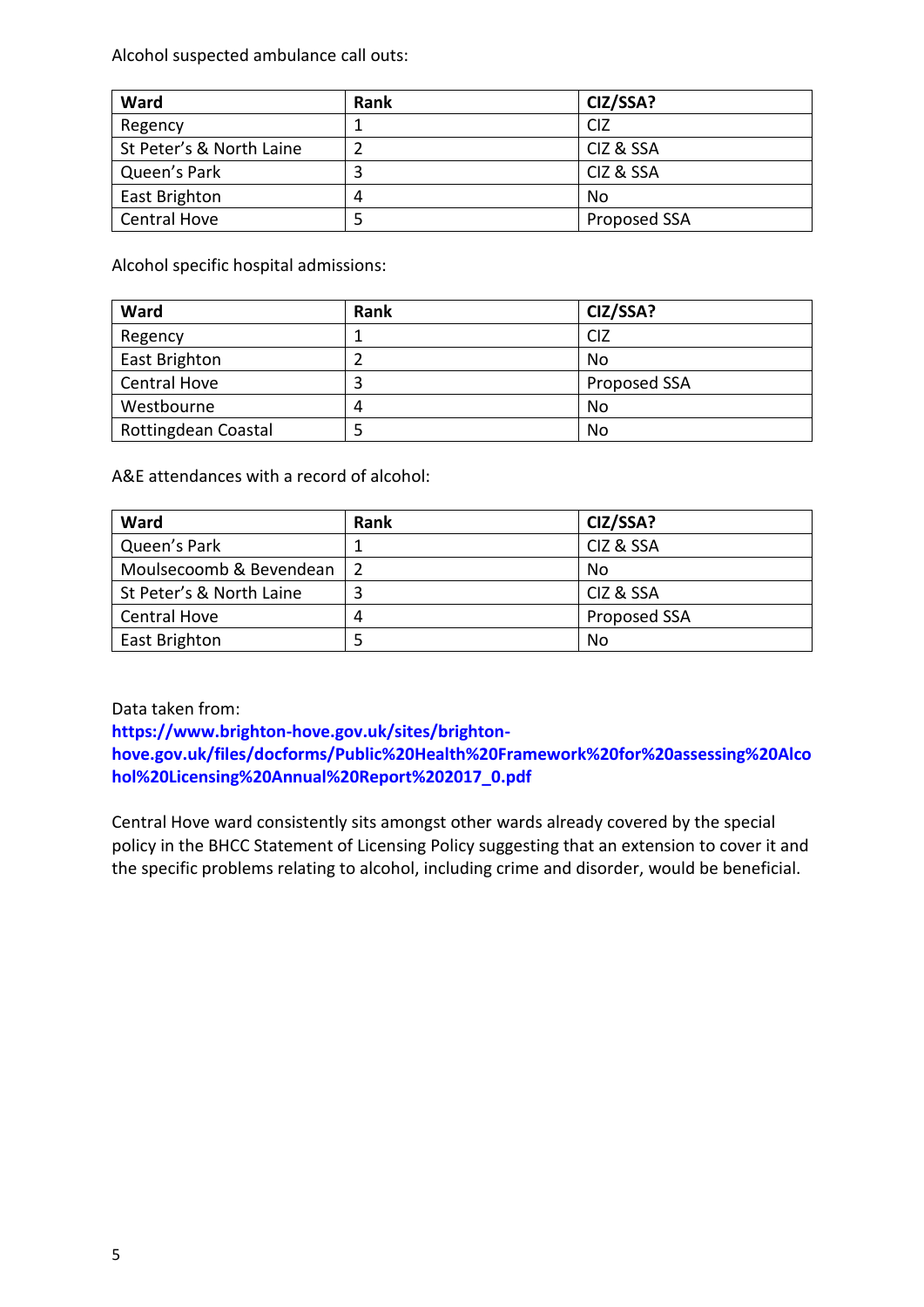# **Matrix approach in relation to café bars**

*The second proposal is regarding the café bar category as described in 3.3.3 of the SoLP and categorised in the matrix [\(see link to current SoLP where the matrix is shown on page 16\).](https://www.brighton-hove.gov.uk/sites/brighton-hove.gov.uk/files/Statement%20of%20Licensing%20Policy%202016%2001%2006%2016.pdf)*

*The Council's Statement of Licensing Policy (SoLP) (paragraph 3.3.3) states:*

*Café Bars - the licensing authority may be prepared to look favourably upon an application for the grant of a licence, subject to the following conditions that will prevent the premises becoming a public house.*

- *The sale of intoxicating liquor and other beverages shall be waiter/waitress service for consumption by persons seated at tables.*
- *Substantial food shall be available at all times.*

*It is suggested that the term "café bars" to define this category of premises is misleading. Officers suggest the term "café" is more appropriate as essentially we are not talking about bars but small food led cafes or delis where alcohol is not the primary activity and the venues do not open late. It is also suggested adding notes to the matrix that this category is defined as "small food led establishments".*

*The Annual report shows an increase in café bars granted 2017/18 but a big decrease in pubs/clubs. There are considerably more pubs and restaurants in the City compared to café bars. As of March 2018 there were 323 Pubs, bars & nightclubs, 297 Restaurants and 89 café bars. [Please see link to Licensing Committee Report](https://present.brighton-hove.gov.uk/Published/C00000157/M00006680/$$ADocPackPublic.pdf)*

*Concern has been raised about the increase in café bars granted in the CIZ. Resident's representations to licensing panels have highlighted issues of saturation of licensing premises in the CIZ, particularly the North Laine area, leading to an increase in public nuisance and Members have raised their concerns.*

*Therefore, it has been agreed to consult on whether to reduce the hours of café bars in the CIZ from the current 11.30pm to earlier in the evening.*

Q2a.

# **Do you agree to the change of name from "café/bars" to "café" (notes to Matrix to be amended to "small food led establishment")?**

- $\bullet$  Strongly agree
- $\circ$  Tend to agree
- Neither agree nor disagree
- $\overline{\phantom{a}}$  Tend to disagree
- Strongly disagree
- O Don't know / not sure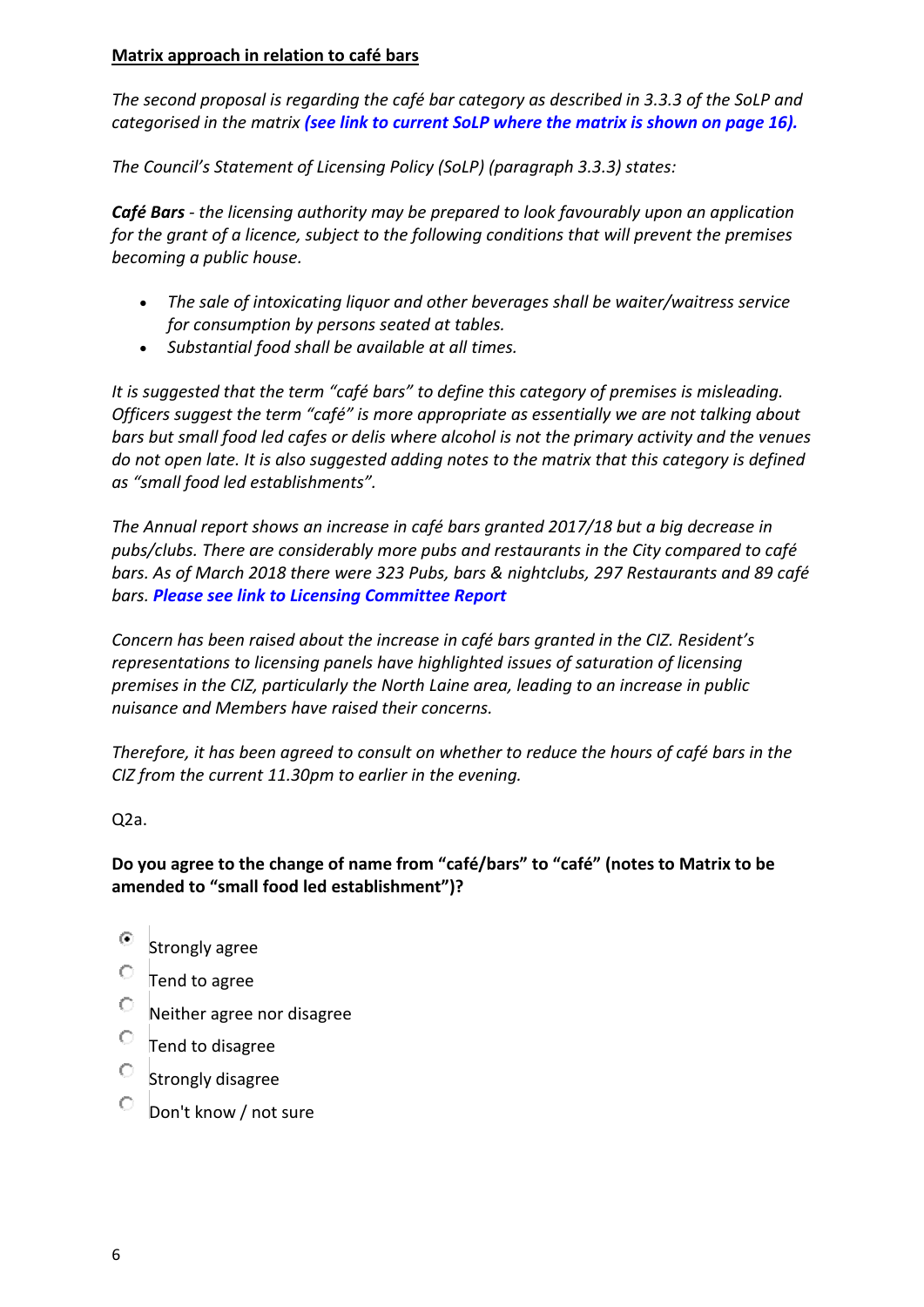# **Police Comments:**

A café suggests a seated environment where food and drink are readily available and more of a coffee shop with an added small alcohol element. Currently Police Licensing would ask for the following conditions to be added to the licence to ensure this:

- 1. The sale of intoxicating liquor and other beverages shall be by waiter/waitress service for consumption by persons seated at tables and there will be no vertical drinking.
- 2. Substantial food shall be available at all times that alcohol is offered for sale on these premises.

Sussex Police would agree that the name café/bars is misleading for what is intended as an application under this category of the matrix. 'Bars' are more in keeping with a 'Pub' style environment where the emphasis is far more on the alcohol offering e.g. cocktails, beers etc than the food. The renaming to 'café' would provide more clarity on what BHCC is expecting under the matrix and that food should be the lead part of any premises of this nature. '*Small food led establishments'* would suggest that the premises applying would have significant kitchen facilities in order to be able to cook and prepare food.

#### Q2b.

**Do you agree or disagree with the proposal to reduced hours for café/bar category in CIZ to earlier in the evening?**

- $\frac{1}{\sqrt{2}}$  Strongly agree
- Tend to agree
- Neither agree nor disagree
- Tend to disagree
- $\circ$  Strongly disagree
- Don't know / not sure

#### **Police Comments:**

Sussex Police Licensing have reviewed data on their systems relating to premises types (broadly defined by the Matrix in the BHCC SoLP 2016). The following data is taken from the licensing recording system and is recorded by Licensing staff from 999 and 101 calls to police as well as crime reports and information received. An incident is only put on the record of the premises if it can be directly attributed to that premises. If it is a vicinity incident where the premises is used as a marker it will be described as such. Again, the accuracy of the figures are dependent on the consistency of staff entry. All data is for the period 1<sup>st</sup> January 2017 to 31<sup>st</sup> December 2017.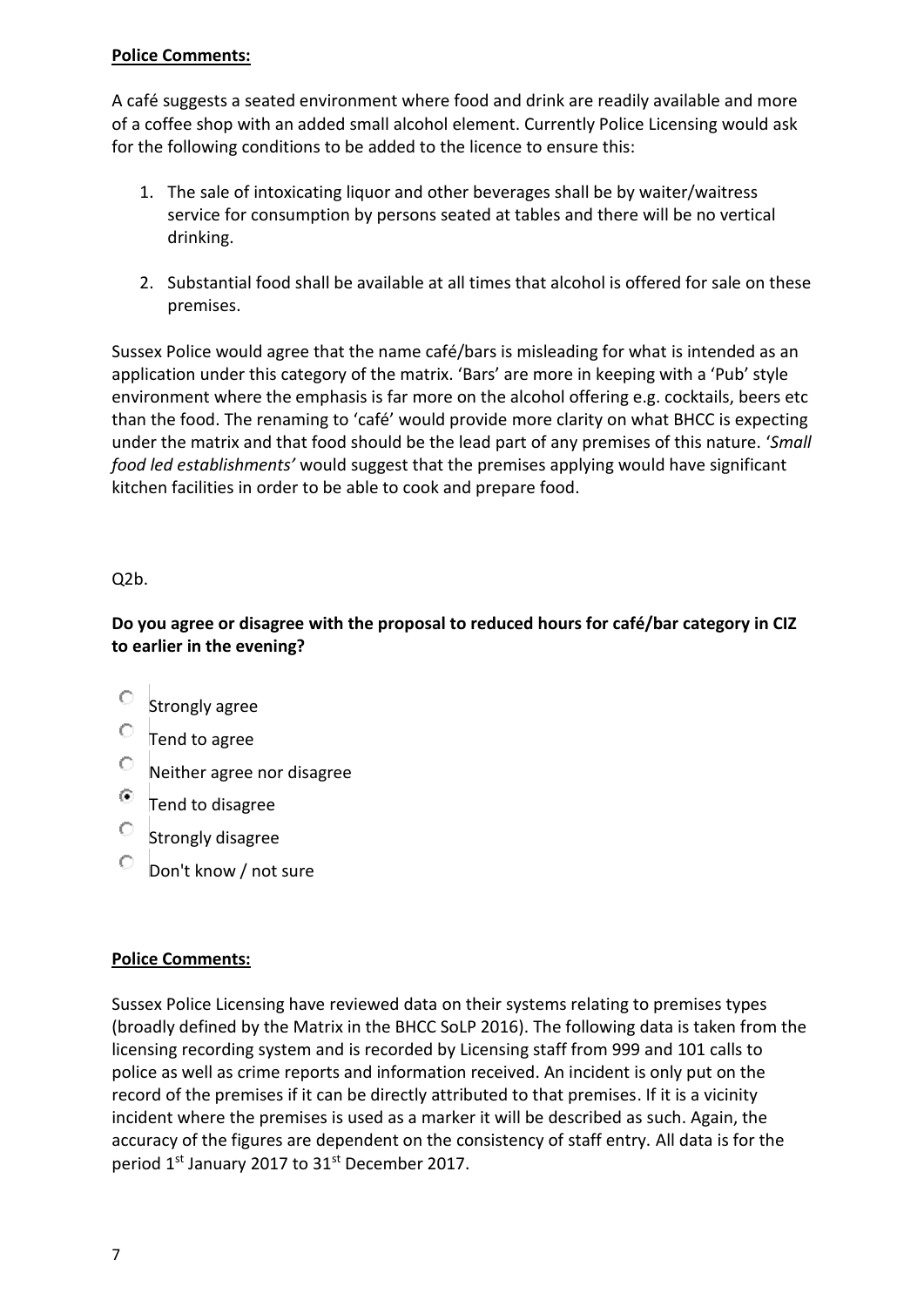#### Number of incidents in 2017

# Monthly breakdown

|           | <b>NUMBER</b>    |
|-----------|------------------|
|           | ΟF               |
| MONTH     | <b>INCIDENTS</b> |
| January   | 215              |
| February  | 212              |
| March     | 300              |
| April     | 358              |
| May       | 292              |
| June      | 266              |
| July      | 237              |
| August    | 289              |
| September | 264              |
| October   | 271              |
| November  | 284              |
| December  | 229              |
| ΤΟΤΑL     | 3217             |



#### Weekly breakdown

|              | <b>NUMBER</b><br>ΟF |
|--------------|---------------------|
| DAY          | <b>INCIDENTS</b>    |
| Monday       | 356                 |
| Tuesday      | 360                 |
| Wednesday    | 383                 |
| Thursday     | 368                 |
| Friday       | 450                 |
| Saturday     | 644                 |
| Sunday       | 656                 |
| <b>TOTAL</b> | 3217                |



The majority of incidents occur at the weekends in the early hours of Saturday and Sunday morning.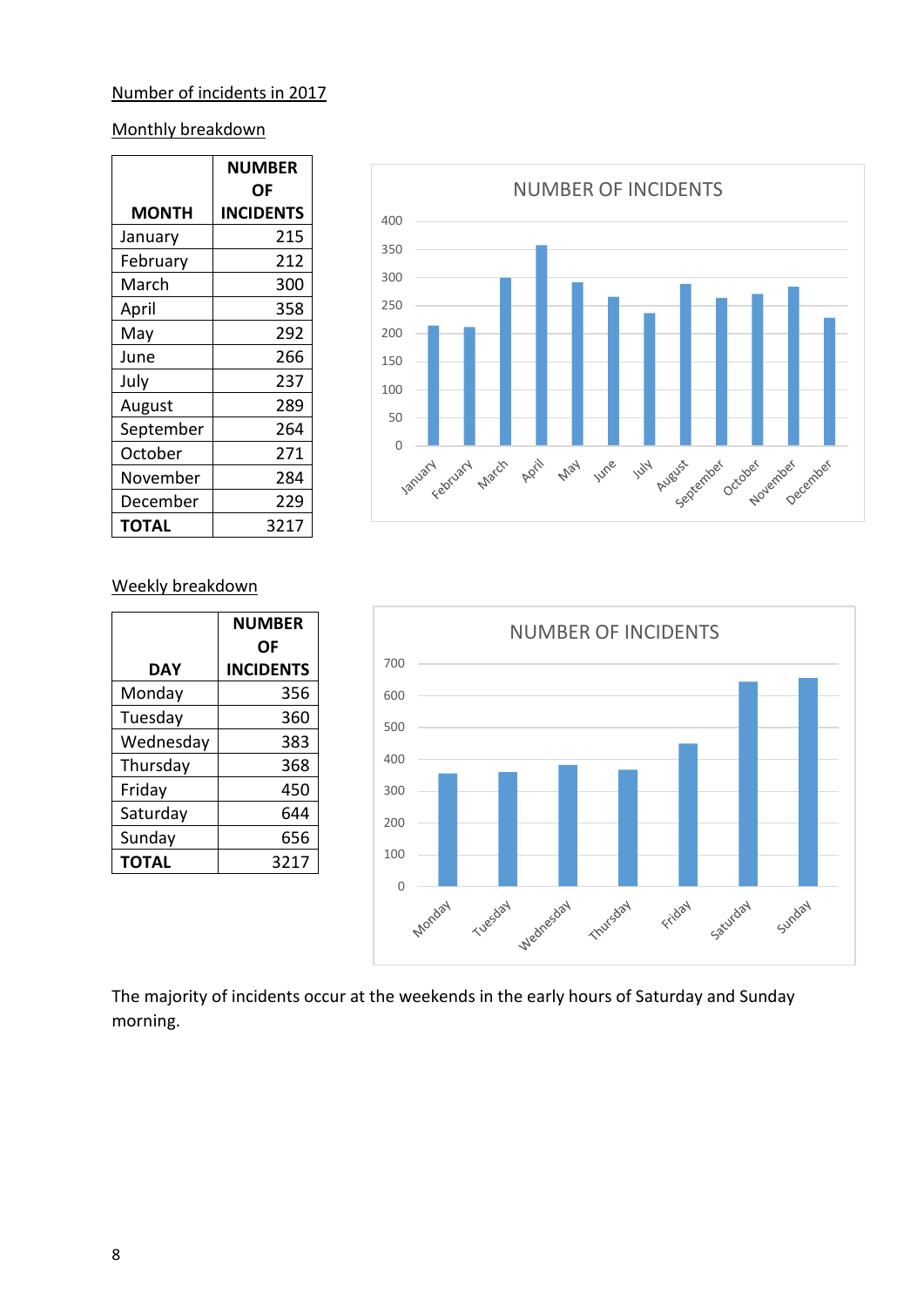# Incident breakdown by type of premises

Premises are defined by the conditions they have on their licence so a café bar will have seated consumption at tables with waiter/waitress service, restaurants will have alcohol ancillary to food etc

Highlighted in bold are the top 3 types of premises for average incidents as well as café bars.

| <b>PREMISES TYPE</b>          | <b>NUMBER OF</b><br><b>INCIDENTS</b> | <b>NUMBER OF</b><br><b>PREMISES</b> | <b>Average</b><br>incidents<br>per<br>premises |
|-------------------------------|--------------------------------------|-------------------------------------|------------------------------------------------|
| Pub/Bar                       | 1140                                 | 300                                 | 3.8                                            |
| <b>Night Club</b>             | 686                                  | 27                                  | 25.4                                           |
| Supermarket                   | 297                                  | 32                                  | 9.3                                            |
| Off licence                   | 283                                  | 288                                 | 1                                              |
| Residential/Hotel             | 212                                  | 76                                  | 2.8                                            |
| Takeaway/Fast Food            | 163                                  | 120                                 | 1.4                                            |
| Restaurant                    | 130                                  | 317                                 | 0.4                                            |
| <b>Convenience Store</b>      | 77                                   | 44                                  | 1.8                                            |
| Other business (inc. SEV)     | 64                                   | 55                                  | 1.2                                            |
| Café/Café Bar                 | 48                                   | 137                                 | 0.4                                            |
| <b>Petrol/Service Station</b> | 34                                   | 9                                   | 3.8                                            |
| <b>Gaming Venue</b>           | 30                                   | 14                                  | 2.1                                            |
| Social/Sports Club & Grounds  | 21                                   | 68                                  | 0.3                                            |
| Public Parks/Open Spaces      | 18                                   | 30                                  | 0.6                                            |
| Theatre/Performance Venue     | 6                                    | 13                                  | 0.5                                            |
| <b>Community Centre</b>       | $\overline{2}$                       | 13                                  | 0.2                                            |
| <b>Religious Building</b>     | $\overline{2}$                       | 11                                  | 0.2                                            |
| Retail Shop Other             | $\overline{2}$                       | 18                                  | 0.1                                            |
| B&B/Guesthouse                | $\mathbf{1}$                         | 3                                   | 0.3                                            |
| <b>Club Premises</b>          | $\mathbf{1}$                         | 6                                   | 0.2                                            |
| <b>Educational Building</b>   | 0                                    | 17                                  | 0                                              |
| Farm/Brewery/Vineyard         | 0                                    | 3                                   | 0                                              |
| Festival                      | $\Omega$                             | $\overline{1}$                      | $\Omega$                                       |
| <b>Garden Centre</b>          | 0                                    | $\overline{2}$                      | 0                                              |
| <b>Holiday Venue</b>          | 0                                    | 1                                   | 0                                              |
|                               | 3217                                 | 1605                                |                                                |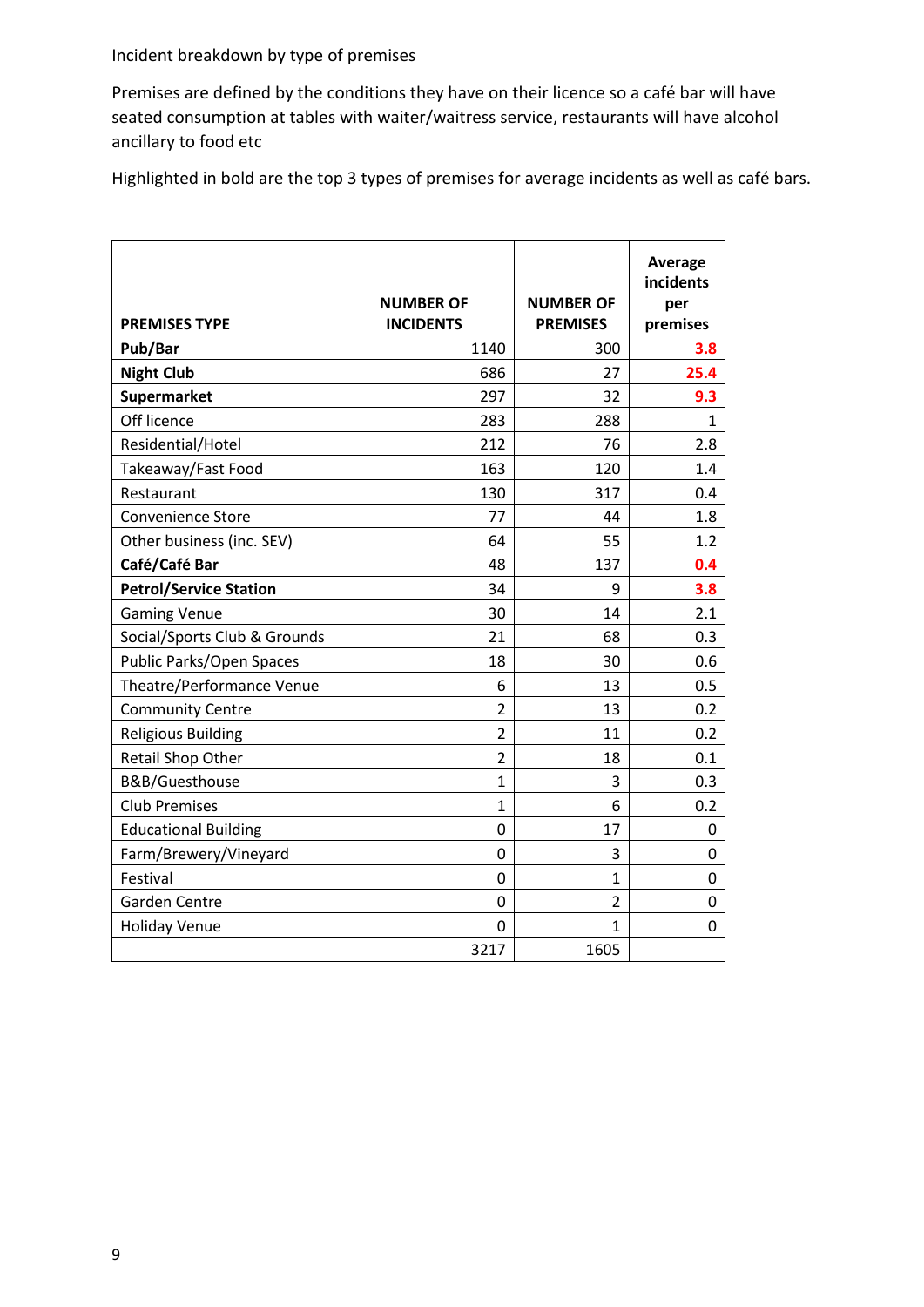For this only selected premises types were looked at so the total number of incidents considered reduces to 3164 as opposed to the whole years count of 3217.

# Yearly timing breakdown

| <b>Selected</b> |      |
|-----------------|------|
| premises        |      |
| types           | 3164 |
| Timings         |      |
| No time         |      |
| given           | 188  |
| $23:01 - 00:00$ | 227  |
| 22:01 - 23:00   | 183  |
| $21:01 - 22:00$ | 181  |
| $20:01 - 21:00$ | 108  |
| 19:01 - 20:00   | 73   |
| 18:01 - 19:00   | 36   |
| 17:01 - 18:00   | 39   |
| $16:01 - 17:00$ | 56   |
| 15:01 - 16:00   | 62   |
| $14:01 - 15:00$ | 89   |
| 13:01 - 14:00   | 121  |
| 12:01 - 13:00   | 131  |
| $11:01 - 12:00$ | 144  |
| 10:01 - 11:00   | 143  |
| $09:01 - 10:00$ | 129  |
| 08:01 - 09:00   | 134  |
| $07:01 - 08:00$ | 131  |
| $06:01 - 07:00$ | 138  |
| 05:01 - 06:00   | 170  |
| $04:01 - 05:00$ | 164  |
| 03:01 - 04:00   | 154  |
| $02:01 - 03:00$ | 163  |
| $01:01 - 02:00$ | 168  |
| $00:01 - 01:00$ | 32   |
|                 | 3164 |

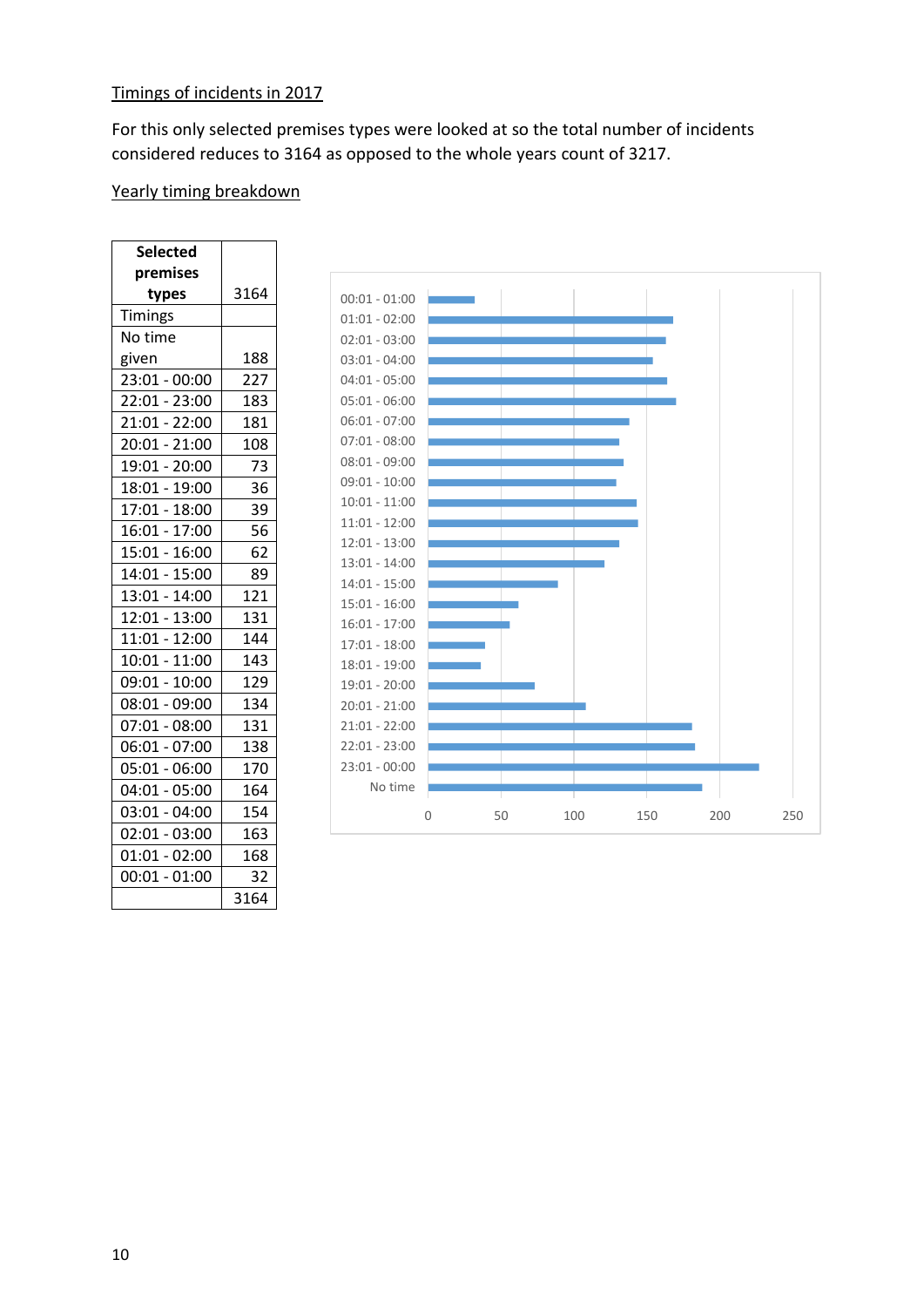# Timing breakdowns by Premises Type (Top 4 for average incidents & Café bar)

| Pub/Bar         | 1140 |
|-----------------|------|
| No time given   | 16   |
| 23:01 - 00:00   | 89   |
| 22:01 - 23:00   | 93   |
| 21:01 - 22:00   | 70   |
| 20:01 - 21:00   | 60   |
| 19:01 - 20:00   | 63   |
| 18:01 - 19:00   | 48   |
| 17:01 - 18:00   | 52   |
| 16:01 - 17:00   | 46   |
| 15:01 - 16:00   | 57   |
| 14:01 - 15:00   | 37   |
| 13:01 - 14:00   | 44   |
| 12:01 - 13:00   | 39   |
| 11:01 - 12:00   | 39   |
| 10:01 - 11:00   | 26   |
| 09:01 - 10:00   | 17   |
| 08:01 - 09:00   | 10   |
| 07:01 - 08:00   | 3    |
| 06:01 - 07:00   | 7    |
| 05:01 - 06:00   | 14   |
| 04:01 - 05:00   | 23   |
| 03:01 - 04:00   | 40   |
| 02:01 - 03:00   | 61   |
| $01:01 - 02:00$ | 93   |
| 00:01 - 01:00   | 95   |
|                 | 1140 |
|                 |      |

| Nightclub       | 686 |
|-----------------|-----|
| No time given   | 10  |
| 23:01 - 00:00   | 21  |
| 22:01 - 23:00   | 9   |
| 21:01 - 22:00   | 16  |
| $20:01 - 21:00$ | 12  |
| 19:01 - 20:00   | 17  |
| 18:01 - 19:00   | 19  |
| 17:01 - 18:00   | 17  |
| 16:01 - 17:00   | 22  |
| 15:01 - 16:00   | 21  |
| 14:01 - 15:00   | 23  |
| 13:01 - 14:00   | 31  |
| 12:01 - 13:00   | 24  |
| 11:01 - 12:00   | 31  |
| 10:01 - 11:00   | 26  |
| 09:01 - 10:00   | 13  |
| 08:01 - 09:00   | 7   |
| 07:01 - 08:00   | 5   |
| 06:01 - 07:00   | 9   |
| 05:01 - 06:00   | 32  |
| 04:01 - 05:00   | 39  |
| 03:01 - 04:00   | 81  |
| 02:01 - 03:00   | 74  |
| 01:01 - 02:00   | 81  |
| $00:01 - 01:00$ | 46  |
|                 | 686 |



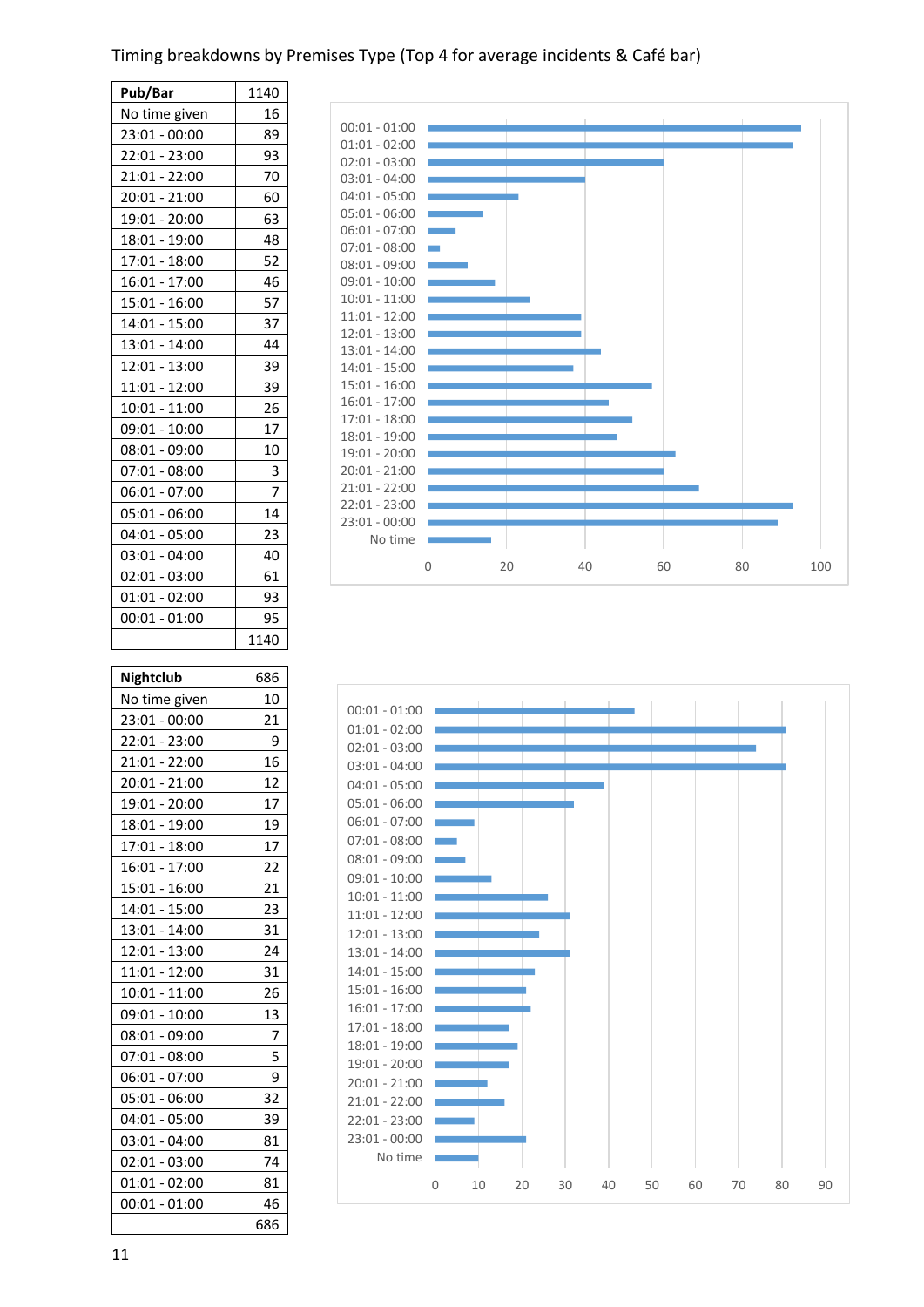| Supermarket     | 297            |  |  |  |
|-----------------|----------------|--|--|--|
| 23:01 - 00:00   | 9              |  |  |  |
| 22:01 - 23:00   | 15             |  |  |  |
| 21:01 - 22:00   | 16             |  |  |  |
| 20:01 - 21:00   | 21             |  |  |  |
| 19:01 - 20:00   | 29             |  |  |  |
| 18:01 - 19:00   | 26             |  |  |  |
| 17:01 - 18:00   | 19             |  |  |  |
| 16:01 - 17:00   | 21             |  |  |  |
| 15:01 - 16:00   | 12             |  |  |  |
| 14:01 - 15:00   | 23             |  |  |  |
| 13:01 - 14:00   | 16             |  |  |  |
| 12:01 - 13:00   | 20             |  |  |  |
| 11:01 - 12:00   | 18             |  |  |  |
| $10:01 - 11:00$ | 11             |  |  |  |
| 09:01 - 10:00   | 6              |  |  |  |
| 08:01 - 09:00   | 10             |  |  |  |
| 07:01 - 08:00   | 8              |  |  |  |
| 06:01 - 07:00   | 2              |  |  |  |
| 05:01 - 06:00   |                |  |  |  |
| 04:01 - 05:00   | 4              |  |  |  |
| 03:01 - 04:00   | 4              |  |  |  |
| 02:01 - 03:00   | 2              |  |  |  |
| 01:01 - 02:00   | 3              |  |  |  |
| $00:01 - 01:00$ | $\overline{2}$ |  |  |  |
|                 | 297            |  |  |  |

| <b>Petrol/Service</b> |                         |
|-----------------------|-------------------------|
| Station               | 34                      |
| 23:01 - 00:00         | 1                       |
| 22:01 - 23:00         |                         |
| 21:01 - 22:00         | $\overline{\mathbf{c}}$ |
| 20:01 - 21:00         | 4                       |
| 19:01 - 20:00         | 4                       |
| 18:01 - 19:00         | 1                       |
| 17:01 - 18:00         | 1                       |
| 16:01 - 17:00         | $\overline{c}$          |
| 15:01 - 16:00         | $\overline{2}$          |
| 14:01 - 15:00         | 3                       |
| 13:01 - 14:00         | 3                       |
| 12:01 - 13:00         | $\overline{c}$          |
| 11:01 - 12:00         |                         |
| 10:01 - 11:00         | 3                       |
| 09:01 - 10:00         | 2                       |
| 08:01 - 09:00         | 1                       |
| 07:01 - 08:00         |                         |
| 06:01 - 07:00         |                         |
| 05:01 - 06:00         |                         |
| 04:01 - 05:00         |                         |
| 03:01 - 04:00         | $\overline{1}$          |
| 02:01 - 03:00         | 1                       |
| $01:01 - 02:00$       |                         |
| $00:01 - 01:00$       | 1                       |
|                       | 34                      |



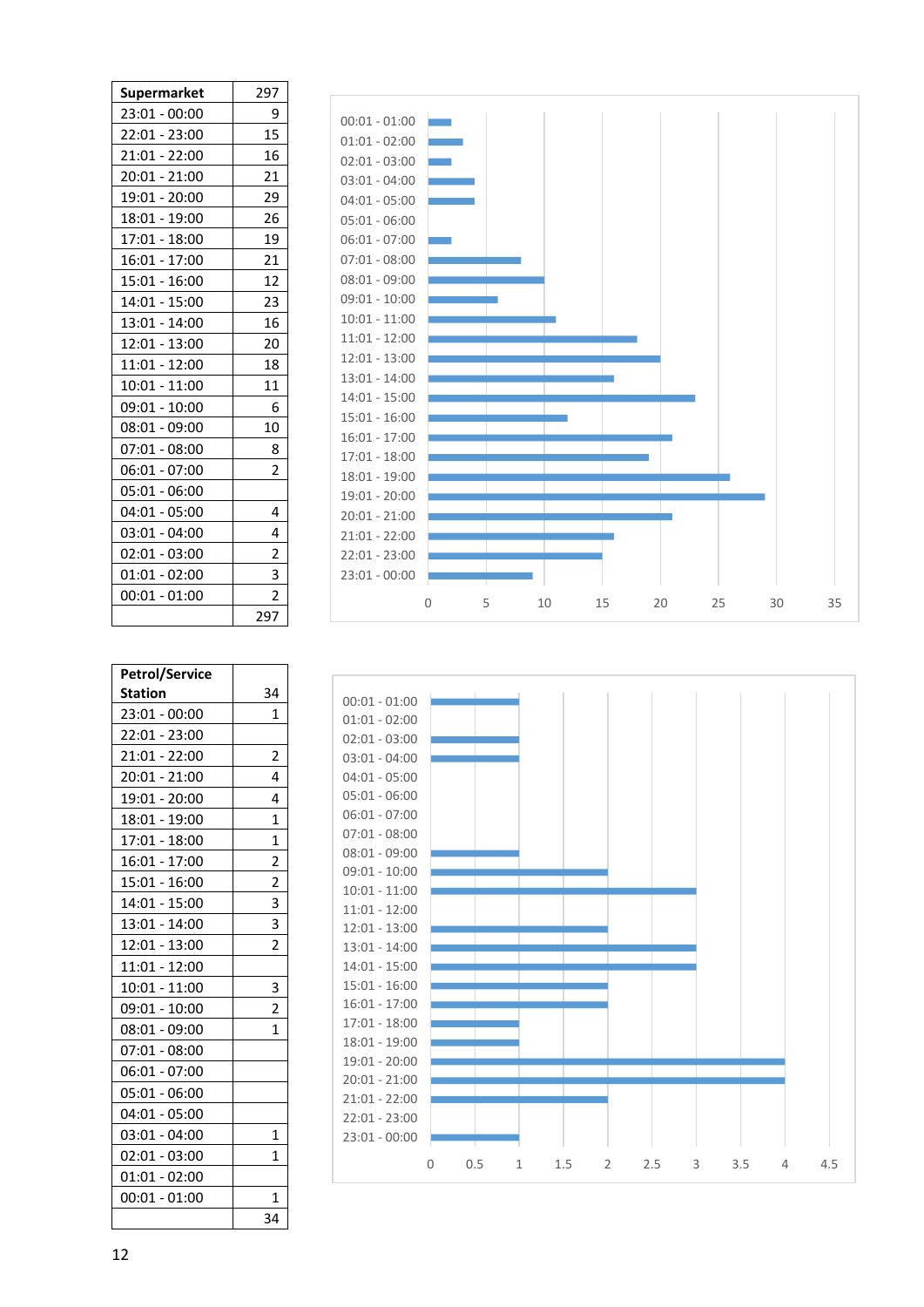| Café/Café Bar   | 48             |                                    |             |              |                |   |   |   |   |   |
|-----------------|----------------|------------------------------------|-------------|--------------|----------------|---|---|---|---|---|
| $23:01 - 00:00$ | 4              |                                    |             |              |                |   |   |   |   |   |
| $22:01 - 23:00$ | 6              | $00:01 - 01:00$                    |             |              |                |   |   |   |   |   |
| $21:01 - 22:00$ | 1              | $01:01 - 02:00$                    |             |              |                |   |   |   |   |   |
| $20:01 - 21:00$ | 4              | $02:01 - 03:00$                    |             |              |                |   |   |   |   |   |
| 19:01 - 20:00   | 1              | $03:01 - 04:00$                    |             |              |                |   |   |   |   |   |
| $18:01 - 19:00$ | 4              | $04:01 - 05:00$<br>$05:01 - 06:00$ |             |              |                |   |   |   |   |   |
| $17:01 - 18:00$ | $\overline{2}$ | $06:01 - 07:00$                    |             |              |                |   |   |   |   |   |
| $16:01 - 17:00$ | $\mathbf 1$    | $07:01 - 08:00$                    |             |              |                |   |   |   |   |   |
| $15:01 - 16:00$ | 1              | $08:01 - 09:00$                    |             |              |                |   |   |   |   |   |
| $14:01 - 15:00$ | 3              | $09:01 - 10:00$                    |             |              |                |   |   |   |   |   |
| 13:01 - 14:00   | 3              | $10:01 - 11:00$                    |             |              |                |   |   |   |   |   |
| $12:01 - 13:00$ | 3              | $11:01 - 12:00$                    |             |              |                |   |   |   |   |   |
| $11:01 - 12:00$ | $\mathbf{1}$   | $12:01 - 13:00$                    |             |              |                |   |   |   |   |   |
| $10:01 - 11:00$ | $\overline{2}$ | $13:01 - 14:00$                    |             |              |                |   |   |   |   |   |
| $09:01 - 10:00$ | $\overline{2}$ | $14:01 - 15:00$<br>$15:01 - 16:00$ |             |              |                |   |   |   |   |   |
| $08:01 - 09:00$ | 1              | $16:01 - 17:00$                    |             |              |                |   |   |   |   |   |
| $07:01 - 08:00$ | 1              | $17:01 - 18:00$                    |             |              |                |   |   |   |   |   |
| $06:01 - 07:00$ |                | $18:01 - 19:00$                    |             |              |                |   |   |   |   |   |
| $05:01 - 06:00$ |                | 19:01 - 20:00                      |             |              |                |   |   |   |   |   |
| $04:01 - 05:00$ | 3              | $20:01 - 21:00$                    |             |              |                |   |   |   |   |   |
| $03:01 - 04:00$ | $\mathbf 1$    | $21:01 - 22:00$                    |             |              |                |   |   |   |   |   |
| $02:01 - 03:00$ | 3              | $22:01 - 23:00$                    |             |              |                |   |   |   |   |   |
|                 |                | $23:01 - 00:00$                    |             |              |                |   |   |   |   |   |
| $01:01 - 02:00$ |                |                                    | $\mathbf 0$ | $\mathbf{1}$ | $\overline{2}$ | 3 | 4 | 5 | 6 | 7 |
| $00:01 - 01:00$ | 1              |                                    |             |              |                |   |   |   |   |   |
|                 | 48             |                                    |             |              |                |   |   |   |   |   |

# It is worth noting that the incidents in the early hours for café bars consist of the following:

|                 | No. of       |                                                         |
|-----------------|--------------|---------------------------------------------------------|
| <b>Timings</b>  | Incidents    | Incident description                                    |
|                 |              | D&D, THEFT X 2, CRIMINAL DAMAGE, INCIDENT IN VICINITY,  |
| $22:01 - 23:00$ | 6            | <b>HATE CRIME</b>                                       |
|                 |              | BURGLARY (WHILE CLOSED), LICENCE BREACH, INFO RECEIVED, |
| $23:01 - 00:00$ | 4            | <b>COMMON ASSAULT</b>                                   |
|                 |              |                                                         |
| $00:01 - 01:00$ | $\mathbf{1}$ | <b>LICENCE BREACH</b>                                   |
|                 |              |                                                         |
| $01:01 - 02:00$ | 0            |                                                         |
|                 |              | INCIDENT IN VICINITY, CRIMINAL DAMAGE (AFTER HOURS),    |
| $02:01 - 03:00$ | 3            | <b>LICENCE BREACH</b>                                   |
|                 |              |                                                         |
| $03:01 - 04:00$ | 1            | <b>INCIDENT IN VICINITY</b>                             |
|                 |              |                                                         |
| $04:01 - 05:00$ | 3            | LICENCE BREACH, CRIMINAL DAMAGE (AFTER HOURS) X 2       |
|                 |              |                                                         |
| $05:01 - 06:00$ | 0            |                                                         |
|                 |              |                                                         |
| $06:01 - 07:00$ | O            |                                                         |